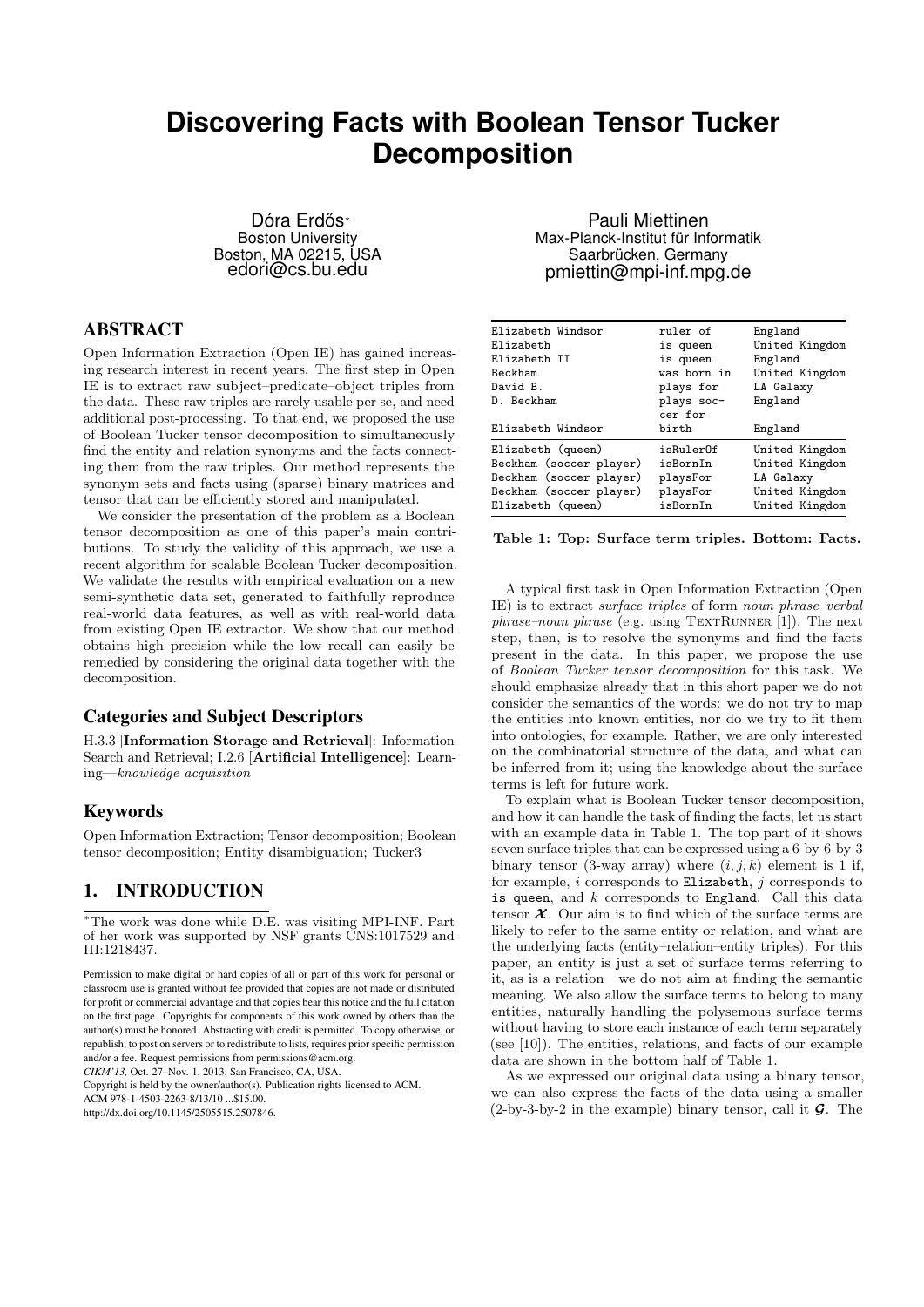entities and relations can be expressed using binary matrices, one for subject entities, one for relations, and one for object entities, called  $A$ ,  $B$ , and  $C$ , respectively. Matrix  $A$ , for example, has as many rows as our original data has surface forms for subject entities (6 in our example), and as many columns as we have subject entities (the dimensionality of the core tensor in the first mode; 2 in our example). A column of A defines the set of surface terms associated with this entity by setting the corresponding rows to 1. In our example, the column of  $A$  corresponding to Elizabeth (queen) would have 1 in rows corresponding to Elizabeth Windsor, Elizabeth, and Elizabeth II.

Our goal is to find these three matrices and the smaller tensor. But not just any three matrices and a tensor: we want them to agree with the knowledge we have in the surface triples. To this end, we need to explain how we represent the original data using the three matrices and the small tensor. We will call the matrices  $\bf{A}$ ,  $\bf{B}$ , and  $\bf{C}$  factor matrices, the tensor  $\mathcal G$  core tensor, and the factor matrices and the core tensor together are the decomposition. So, assume we are given the decomposition corresponding to the bottom half of Table 1, and we want to know if Elizabeth II is ruler of United Kingdom is true. We can do this easily: from matrix  $A$  we know that Elizabeth II appears in column  $p$  (corresponding to the entity Elizabeth (queen)), and similarly, ruler of appears in column  $q$  of  $B$ , and United Kingdom in column r of C. Further, in the core  $\mathcal{G}$ , we have  $g_{pqr} = 1$ , meaning that this fact is true. If some surface form appears in many columns of a factor matrix, we consider the fact to be true if any of its meanings yields a true fact. Hence, in order to compute if a surface triple corresponds to a fact, we find the index triple  $(i, j, k)$  corresponding to the surface terms, and compute  $\bigvee_{p,q,r} g_{pqr}a_{ip}b_{jq}c_{kr}$ . Conversely, we can define a good decomposition to be such that it agrees (approximately) with the given data. This leads us to the definition of Boolean Tucker decomposition [4]:

DEFINITION 1.1 (BOOLEAN TUCKER DECOMPOSITION). Given an I-by-J-by-K binary tensor  $\mathcal{X} = (x_{ijk})$  and three integers  $P$ ,  $Q$ , and  $R$ , the  $(P, Q, R)$  Boolean Tucker decomposition of  $X$  is a tuple  $(\mathcal{G}, A, B, C)$ , where  $\mathcal G$  is a P-by-Q-by-R binary core tensor and  $\bf{A}$  (I-by-P),  $\bf{B}$  (J-by-Q), and  $\bf{C}$  $(K-by-R)$  are binary factor matrices such that they minimize

$$
\sum_{ijk} \left| x_{ijk} - \bigvee_{p=1}^{P} \bigvee_{q=1}^{Q} \bigvee_{r=1}^{R} g_{pqr} a_{ip} b_{jq} c_{kr} \right| . \tag{1}
$$

For a schematic view of Tucker decomposition, see Figure 1. The Boolean Tucker decomposition is like the normal Tucker decomposition [3], except that all tensors and matrices are expected to be binary and the addition is replaced with the logical or  $(1+1=1)$ .

### 2. THE ALGORITHM

Most existing algorithms for tensor Tucker decomposition (or Tucker3 decomposition, to be precise) work with realvalued data and typically require the factor matrices to be column orthogonal [3], yielding dense core tensor. Therefore, they are not suitable for our application (and typically cannot scale for big core tensors). Recently, [6, 7] proposed an algorithm called Rescal for Tucker2 decomposition of data similar to ours. The difference between Tucker3 and Tucker2 is the latter does not reduce dimensionality in one of the



Figure 1: Tucker tensor decomposition.

modes; in case of Rescal, that mode is the relations mode (meaning that Rescal will not do relation disambiguation). In addition, Rescal requires the two factor matrices corresponding to entities to be the same, which is something we do not do in this work. Finally, RESCAL will return realvalued factor matrix and core tensor, requiring further work to identify synonyms and their relations.

Boolean Tucker decompositions are studied much less. The only algorithm we are aware of, from [4], does not scale to the data sizes we need to handle. Therefore, in order to compute the Boolean Tucker decomposition, we will use a scalable algorithm we developed.<sup>1</sup> As the development of that algorithm is not the purpose of this paper, here we will only give a short overview how the algorithm works (see the technical report in footnote 1 for more information).

Our algorithm works in three parts. The first part tries to identify dense sub-tensors (called *blocks*) using random walk: we consider every subject–relation–object triple a node in the graph, and add an edge between two nodes if they differ in at most one location. The random walk part makes multiple sets of short walks in this graph, counting the frequency of visits in each node. Each walk within one set of walks starts from nodes already visited during previous walks in that set (except the first walk, which starts from a random node). After each set of random walks, the algorithm identifies the most frequently visited nodes, and considers the smallest subtensor that contains all frequent nodes as a potential block. This sub-tensor might also contain zeros, and therefore the algorithm checks if the density of the block is high enough before accepting it. All nodes visited by the set of random walks are removed from the graph, and the random walk phase ends when the graph becomes empty.

After the random walk phase, the block merging phase starts to go over the found blocks. As the random walks are short, they cannot find big blocks by themselves, instead returning multiple overlapping blocks. The task of this phase is to merge two partially overlapping blocks if the resulting block's density is still high enough. This block merging phase ends when no more merges can be done.

After the block merging phase, we have a special case of a decomposition, known as (Boolean) CP decomposition [3]: the core tensor is hyper-diagonal (i.e.  $g_{ijk} = 1$  if and only if  $i = j = k$ , and each factor matrix has the same number of columns (the columns of the factor matrices define the blocks). But this means that the factor matrices can have multiple (almost) identical columns: if, for example, a set of synonyms corresponding to a subject has multiple relations to multiple objects, the subject's synonym factor will be re-

<sup>&</sup>lt;sup>1</sup> A paper explaining this algorithm in detail can be found at http://www.mpi-inf.mpg.de/~pmiettin/btf/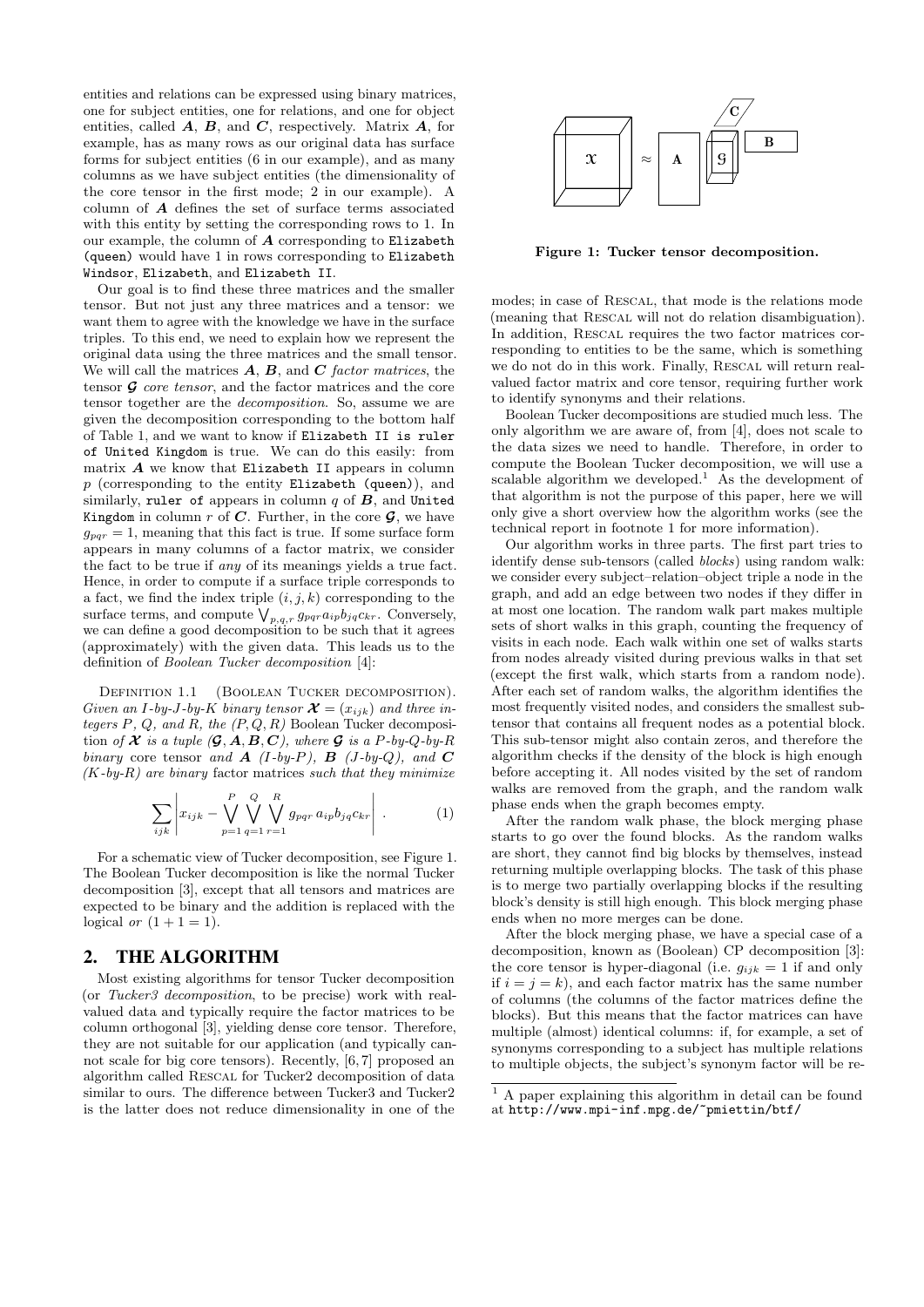peated for each of them. Therefore, the task of the last part is to identify these repeated instances and merge them. This task is made harder by the fact that factors corresponding to the same entity or relation are rarely exactly the same. Therefore, for this last part, we employ the Minimum Description Length (MDL) principle [8]: we merge two factors and the corresponding 1s in the core tensor (representing the facts) if doing so reduces the description length of our data. Hence, the MDL principle is also used to decide the final dimensions of the core tensor,  $P$ ,  $Q$ , and  $R$ .

Let us briefly give some intuition behind using the MDL principle here (full details are found on the aforementioned technical report). We use the two-part MDL, where the description length of the data  $L(D)$  is computed as  $L(D)$  =  $L(\mathcal{M}) + L(D \mid \mathcal{M})$ , where M is our model of the data and  $L(D \mid \mathcal{M})$  is the description length of the data given the model. Our model is the Boolean Tucker decomposition of the data, while the second part involves an *error tensor*; a binary tensor of same size as the data that contains 1 when the decomposition disagrees with the data. When we merge two factors in some of the factor matrices,  $L(M)$  is reduced as the factor matrix and the core are made smaller. On the other hand, the error part  $L(D \mid \mathcal{M})$  is usually increased. Our aim, then, is to find merges that reduce  $L(\mathcal{M})$  more than they increase  $L(D | \mathcal{M})$ .

#### 3. EXPERIMENTAL EVALUATION

To test the applicability of Boolean Tucker decomposition for the task of fact finding we test our algorithm on both real-world and semi-synthetic data.

#### *The semi-synthetic dataset.*

In order to get a quantitative evaluation of our algorithm we generate a dataset that on one hand models the statistical properties of real word textual data. On the other hand, the correct decomposition of the data tensor is also known and can be used as ground truth in our evaluations. We call this data YPSS and is publicly available from our website<sup>2</sup>.

Data source. The YPSS dataset is generated from a combination of data obtained from the Yago<sup>3</sup> [9] and Patty<sup>4</sup> [5] ontologies. Yago is a semantic knowledge base and Patty is a collection of semantically-typed relational patterns.

Data generation. The data generation process goes over the facts (entity–relation–entity triples) in the Patty data. For each fact, Patty also reports the frequency of the fact. For each fact, we generate as many surface triples as is the frequency of the fact. To generate the surface forms, we replace the entities and the relation in the fact with randomly selected surface form. This surface form is selected with respect to probability  $Pr(s | c)$ , where s is the surface form and  $c$  is the clean entity or relation in the fact.

For relations, the probabilities  $Pr(s | c)$  can be obtained directly from Patty by using the (normalized) support cooccurrence. For entities, Yago unfortunately does not have this information. What Yago has, however, is (an approximation of)  $Pr(c | s)$ . In addition, we can obtain  $Pr(c)$  for entities c by computing their relative frequency (with multiplicity) in the Patty data, and  $Pr(s)$  for surface terms s by

 $Pr(s) = \sum_{c} Pr(s | c)$ . With these, from Bayes' theorem we get  $Pr(s | c) = Pr(c | s) Pr(c)/Pr(s)$ .

Because we generate multiple synonym triplets for every fact in Patty, it may happen that identical surface triplets are generated along the way. Since this phenomenon of multiple appearance is also natural in real data, we report for every surface term triplet its multiplicity.

The final YPSS surface tensor (not counting multiplicities) is of size 222k-by-23.6k-by-225k and contains 63 million surface term triplets.

Ground truth dataset. In the data generation process described above we replace every clean term in the factual data with a number of synonyms of that word. We keep track of the set of synonyms generated for each term and call it the ground truth factor of that clean term. At the end of our generation process we obtain 112k, 25 and 73k ground truth factors corresponding to subject entities, relations, and object entities, respectively.

#### ReVerb *dataset.*

Besides the YPSS data, we use a second, real-life dataset, in our experiments. This dataset, ReVerb, is the result of a binary assertion extraction of the form (arg1, rel, arg2) from the Web, provided as part of the Open Information Extraction project  $[2]^{5}$ . The size of the surface data tensor is 1.4M-by-665k-by-1.6M and it has 14.7 million ones.

#### 3.1 Results

Quantitative results. To assess the quality of the Boolean Tucker decomposition we first report some results on the YPSS dataset. The results we report here are on a sample of the YPSS dataset of size 39.5k-by-8k-by-21k containing 804k surface term triplets.

The tensor that is defined by the Tucker decomposition obtained by our algorithm is sparser tha the original; it only has 266k ones. The YPSS data is generated so that we model missing entries – the term triplets are generated at random and only very few of the possible triplets are in the final dataset. We aim to run our algorithm so that we also finde these "missing" values, hence we force our algorithm to accept every factor that covers as few as 10% of ones in the tensor. The result is 247k false positive hits, thus cells that are predicted one by our algorithm, but the corresponding triplets are not present in our data. We also achieve 20k true positives, which is consistent with our allowed error rate.

But to properly assess our method, we need to study how well the factor matrices correspond to the ground truth, that is, how well we reconstruct the latent structure. Using the ground truth of the YPSS data we can compute the precision and recall of the factor matrices (i.e. synonym sets). Let  $f_{MDL}$ be a factor obtained after the MDL phase of or algorithm. Then in our evaluation we first find the ground truth factor which has the highest overlap with  $f_{MDL}$ , let this be  $f_{truth}$ . The number of true positive terms in  $f_{ML}$  is computed as  $|f_{\text{MDL}} \cap f_{\text{truth}}|$  while the number of false positive terms is  $|f_{\text{MDL}} \setminus f_{\text{truth}}|$ . We obtain an average precision over all found factors of 0.456 for the subject entities, 0.900 for the object entities, and 0.800 for relations. The recall is 0.922, 0.475, and 0.01 for subjects, objects, and relations, respectively. The purity (homogeneity) is 0.46 for subject entities, 0.93 for object entities, and 0.98 for relations while the inverse purity

 $^{2}$ http://www.mpi-inf.mpg.de/~pmiettin/btf/

<sup>3</sup> http://www.mpi-inf.mpg.de/yago-naga/yago/

<sup>4</sup> http://www.mpi-inf.mpg.de/yago-naga/patty/

<sup>5</sup> http://reverb.cs.washington.edu/